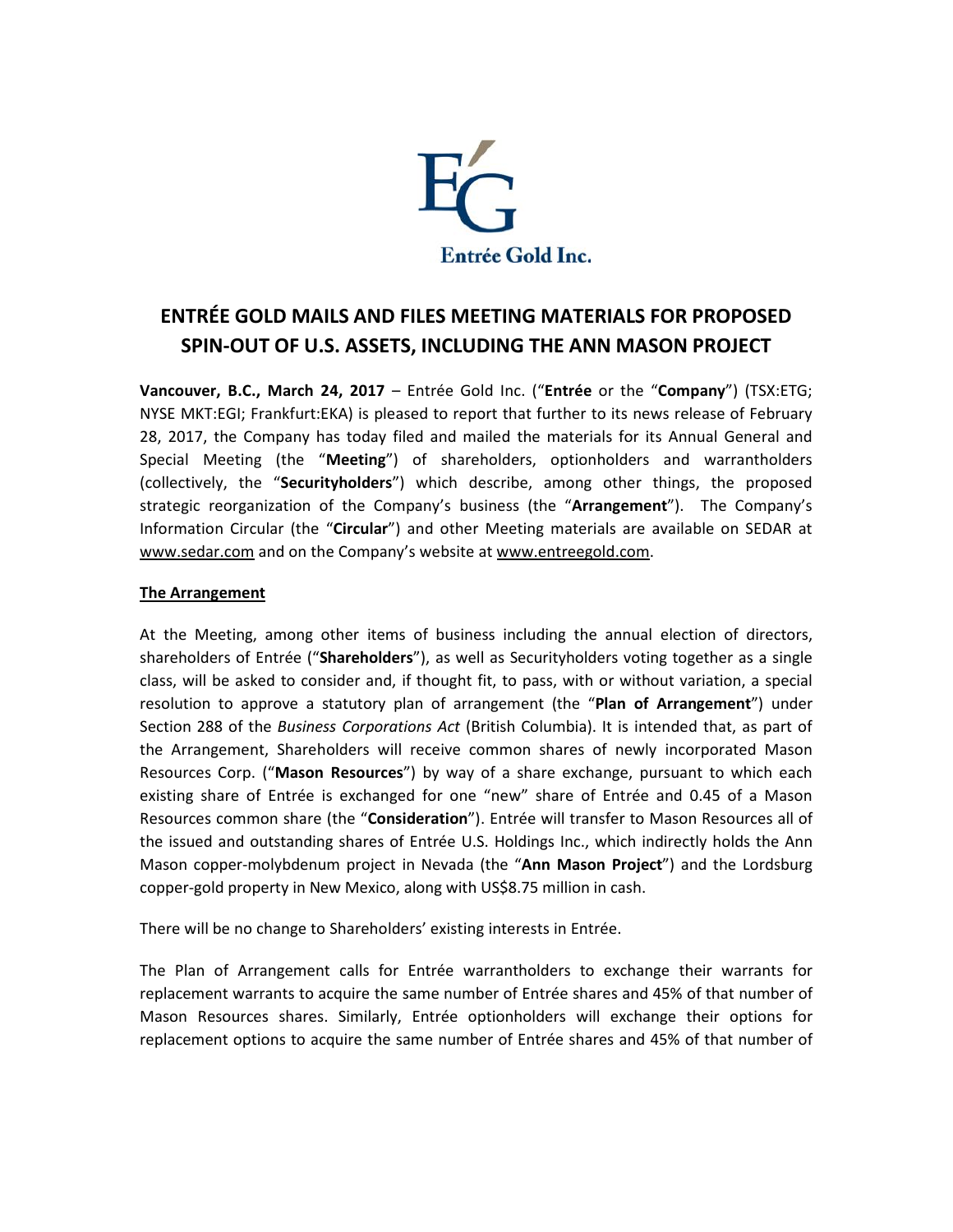Mason Resources shares. The exercise prices of the replacement warrants and options will be determined in accordance with the Plan of Arrangement.

**The board of directors of Entrée (the "Board") has unanimously determined that the Plan of Arrangement is fair and in the best interests of Entrée and its Securityholders and recommends that Securityholders vote FOR the Plan of Arrangement.** 

### **The Meeting**

Entrée Shareholders, warrantholders and optionholders as of the record date of March 16, 2017 have the right to vote by proxy or in person at the Meeting to be held May 1, 2017 at 10:30 a.m. PDT at the offices of Borden Ladner Gervais LLP, 1200 Waterfront Centre, 200 Burrard Street, Vancouver, British Columbia.

#### **Benefits of the Arrangement**

The Arrangement is expected to provide Securityholders with the following benefits, among others:

- (a) The Plan of Arrangement is expected to result in two, separate and focused, well-capitalized, debt-free entities, each with a high quality advanced project providing new and existing shareholders with optionality as to investment strategy and risk profile:
	- *Mason Resources*: The 100% owned Ann Mason deposit is currently the fourth largest undeveloped porphyry deposit in Canada and the U.S. by contained copper resources. Located in the historic Yerington mining district in Nevada, the Ann Mason Project has excellent access to infrastructure and strong community support. Pre-Feasibility level metallurgical test work has been completed and the current mineral resource estimate constrained within the PEA-pit is classified 95% as Measured plus Indicated, with only 5% remaining as Inferred. Tremendous upside potential exists on the project through several earlier-stage copper-oxide and sulphide zones and numberous untested targets. An updated Preliminary Economic Assessment ("**PEA**") was recently filed summarizing these results.
	- *Entrée*: The Company will continue to hold its carried joint venture interest in a substantial prospective land package in Mongolia which includes two of the world class Oyu Tolgoi copper-gold deposits, Hugo North Extension and Heruga. The resources at Hugo North Extension include a Probable reserve, which is included in the fully financed \$4.4 billion underground block cave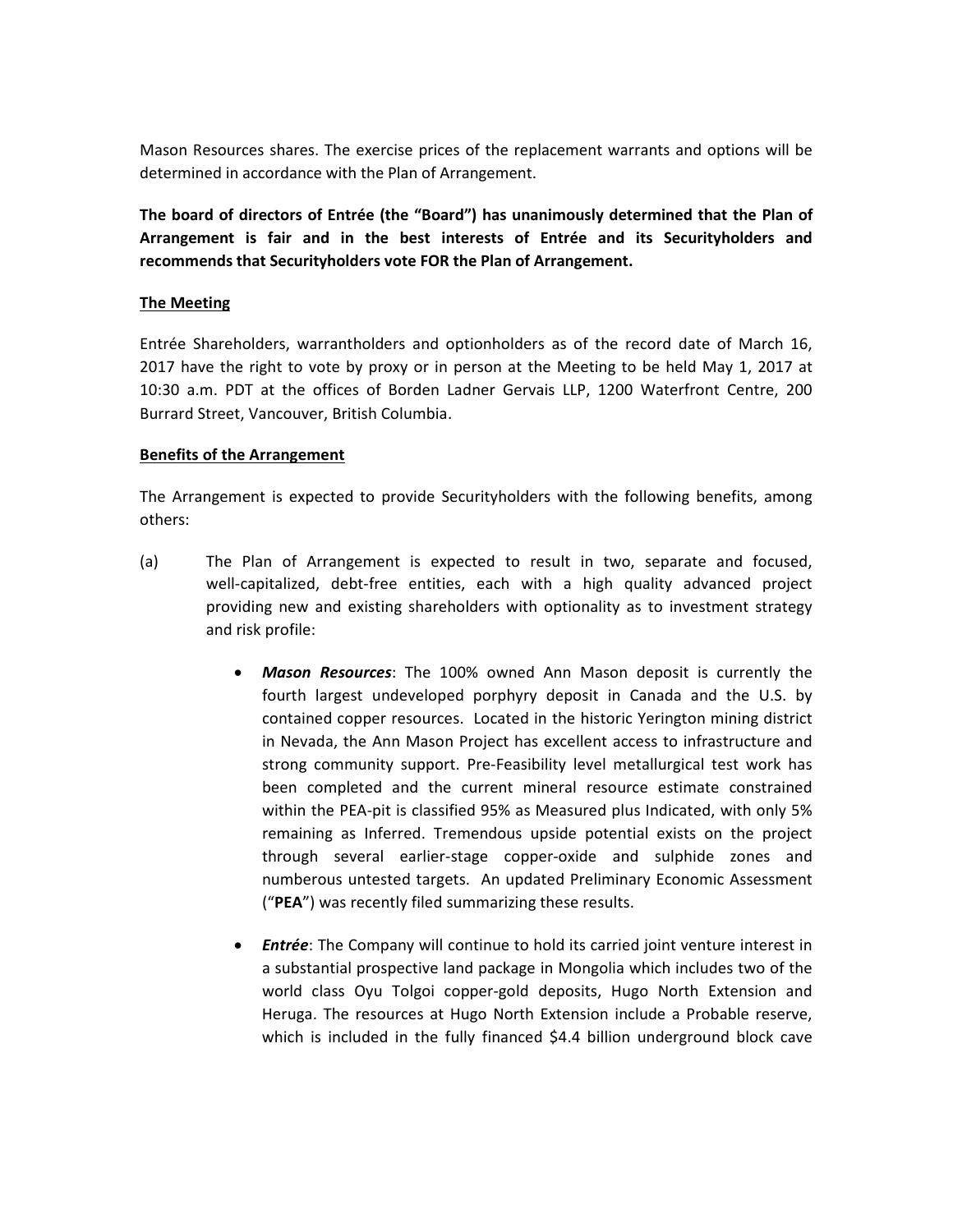currently under construction. Rio Tinto is the project operator for the entire Oyu Tolgoi project, including the underground block cave mine.

- (b) The Plan of Arrangement is expected to give scope to potential value accretive and synergistic acquisitions by each entity.
- (c) The Plan of Arrangement is expected to maximize Shareholder value by allowing the market to value Entrée's Mongolian assets independently of the U.S. based assets, including the Ann Mason Project.
- (d) It is expected that transferring the Ann Mason Project and Lordsburg property from Entrée to Mason Resources will accelerate development of the projects.

It is a condition of closing to the Arrangement that the Toronto Stock Exchange ("**TSX**") has given conditional acceptance to the listing of the Mason Resources common shares. Listing will be subject to Mason Resources fulfilling all the listing requirements of the TSX. Mason Resources does not have any of its securities listed or quoted, and has not applied to list or quote any of its securities, on a U.S. marketplace.

# **The Circular**

The Circular contains, among other things, details concerning the Arrangement, reasons the Board has recommended the Arrangement, requirements for completion of the Arrangement, the procedure for receiving the Consideration under the Arrangement, how registered Shareholders may exercise their dissent rights, procedures for voting at the Meeting and other matters. Securityholders are urged to carefully review the Circular and accompanying materials as they contain important information regarding the Arrangement and its consequences to Securityholders.

#### **YOUR VOTE IS IMPORTANT**

#### **How to Vote**

A proxy or voting instruction form will accompany the Meeting materials you receive by mail (or electronically if you have enrolled for this service with Computershare). Instructions on how to vote, which vary depending on whether you are a Shareholder, an optionholder or a warrantholder, are provided in the Circular and the accompanying materials.

Securityholders are encouraged to vote before 10:30 a.m. PDT on April 27, 2017.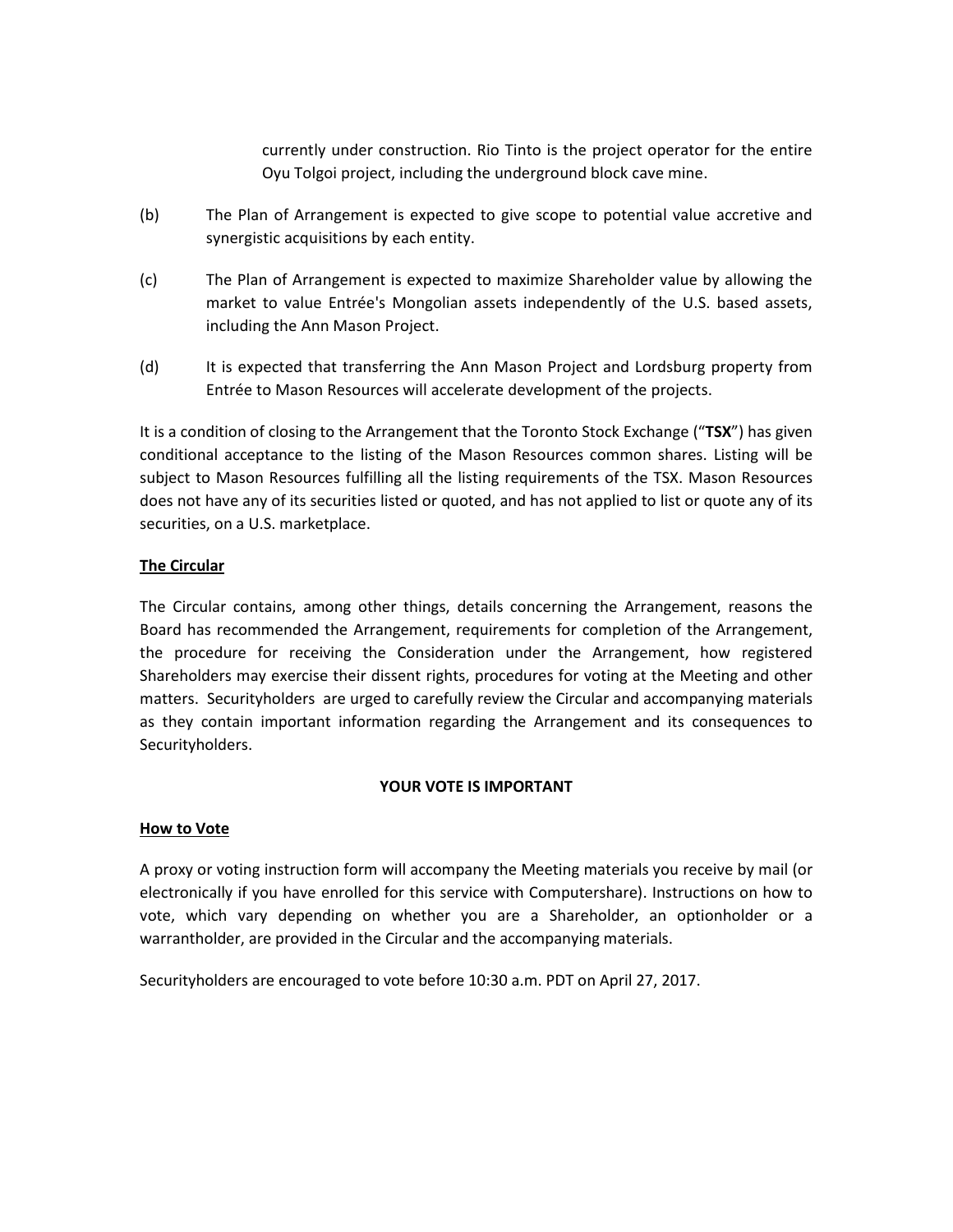### **How to Receive the Consideration**

If you are a registered Shareholder, we also encourage you to complete and return the letter of transmittal included in the Meeting materials ("**Letter of Transmittal**") together with the certificate(s) (if any) representing your existing Entrée shares and any other required documents and instruments, to the depositary, Computershare. **If you are a registered Shareholder, the Letter of Transmittal must be completed and returned to Computershare (regardless of whether your shares are represented by physical share certificates or held in a Direct Registration System ("DRS") account) in order for you to exchange your existing shares for new Entrée shares and Mason Resources shares.** Provided you have completed and returned the Letter of Transmittal to Computershare in accordance with its instructions, once the Plan of Arrangement is completed new Entrée shares and Mason Resources shares will be issued and DRS statements representing such shares will be distributed to you. If you hold your Entrée shares through a broker or other intermediary, please contact that broker or other intermediary for instructions and assistance in receiving the Consideration in exchange for your Entrée shares. Assuming that all conditions to completion of the Plan of Arrangement are satisfied, it is anticipated that the Plan of Arrangement will become effective on or about May 9, 2017.

# **QUALIFIED PERSON**

Robert Cinits, P.Geo., Entrée's Vice President, Corporate Development, a Qualified Person as defined by National Instrument 43-101, has approved the technical information in this release. For further information on the Entrée/Oyu Tolgoi LLC joint venture property, see the Company's technical report, titled "Lookout Hill Feasibility Study Update", with an effective date of March 29, 2016, available on SEDAR at [www.sedar.com](http://www.sedar.com/) and on the Company's website. For further information on the Ann Mason Project, see the technical report titled "2017 Updated Preliminary Economic Assessment on the Ann Mason Project, Nevada, U.S.A.", with an effective date of March 3, 2017 available on SEDAR at [www.sedar.com](http://www.sedar.com/) and on the Company's website.

#### **ABOUT ENTRÉE GOLD INC.**

Entrée Gold Inc. is a Canadian mineral exploration company balancing opportunity and risk with key assets in Mongolia and Nevada. As a joint venture partner with a carried interest on a portion of the Oyu Tolgoi mining project in Mongolia, Entrée has a unique opportunity to participate in one of the world's largest copper-gold projects managed by one of the premier mining companies – Rio Tinto. Oyu Tolgoi, with its series of deposits containing copper, gold and molybdenum, has been under exploration and development since the late 1990s. Additionally, Entrée has also been advancing its Ann Mason Project in one of the world's most favourable mining jurisdictions, Nevada. The Ann Mason Project hosts the Ann Mason copper-molybdenum deposit as well as the Blue Hill copper deposit within the rejuvenated Yerington copper camp.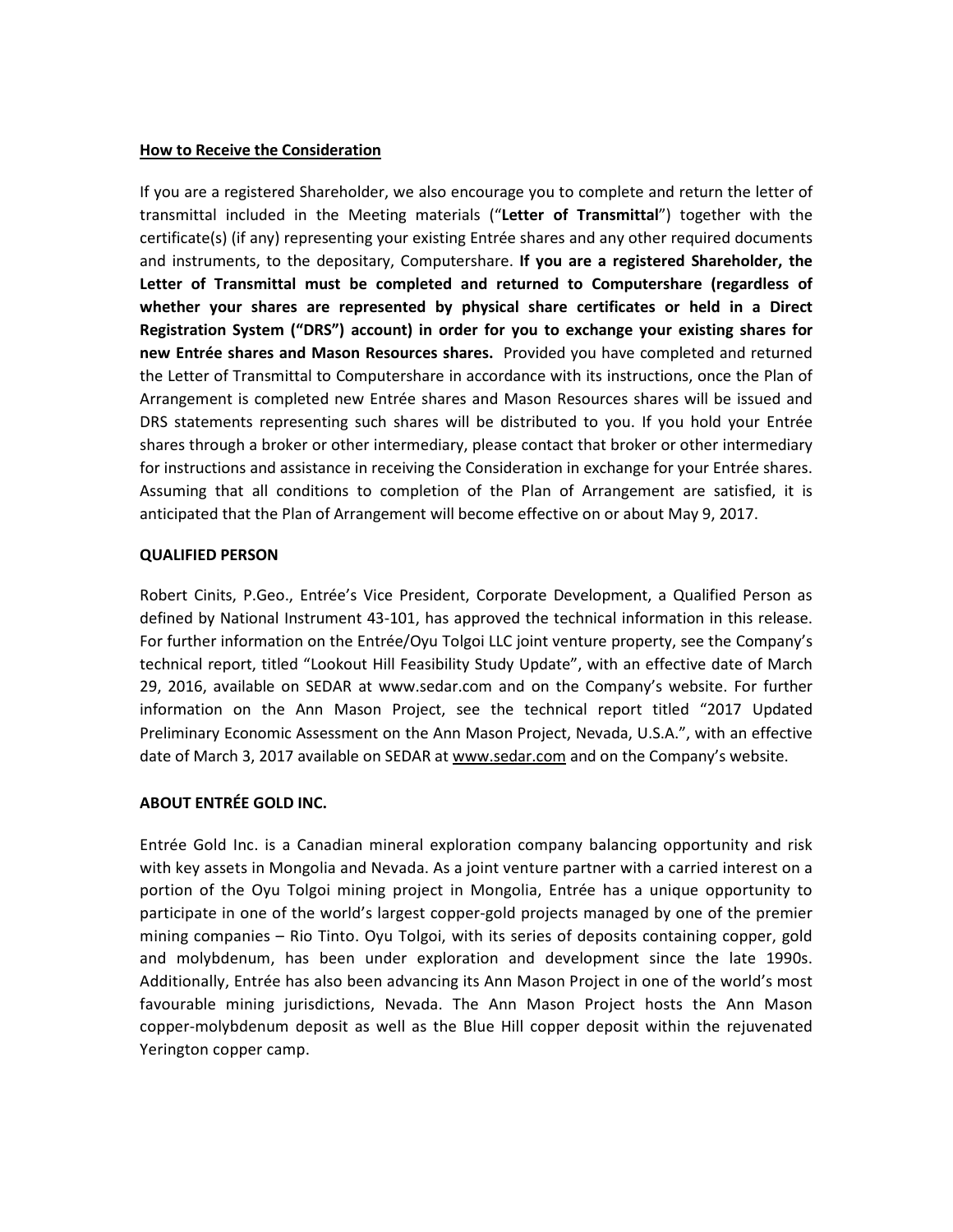Sandstorm Gold, Rio Tinto and Turquoise Hill Resources are major Shareholders, holding approximately 14%, 10% and 8% of issued and outstanding shares, respectively.

#### **FURTHER INFORMATION**

Monica Hamm Senior Manager, Investor Relations & Corporate Communications Entrée Gold Inc. Tel: 604-687-4777 Fax: 604-687-4770 Toll Free: 866-368-7330 E-mail: mhamm@entréegold.com

This News Release contains forward-looking statements and forward-looking information (together, "forward-looking statements") within the meaning of applicable securities laws and the United States Private Securities Litigation Reform Act of 1995 with respect to corporate strategies and plans; uses of funds; the value and potential value of assets and the ability of Entrée to maximize returns to Shareholders; potential financial and other benefits of spinning-out the U.S. projects; timing and approval for a spin-out of the U.S. projects; the estimation of mineral reserves and resources; the realization of mineral reserve and resource estimates; the potential development of Ann Mason; construction and continued development of the Oyu Tolgoi underground mine; potential discovery of new mineralized zones; plans for future exploration and development programs and budgets; permitting time lines; anticipated business activities; proposed acquisitions and dispositions of assets; and future financial performance.

While the Company has based these forward-looking statements on its expectations about future events as at the date that such statements were prepared, the statements are not a guarantee of Entrée's future performance and are based on numerous assumptions regarding present and future business strategies, local and global economic conditions, legal proceedings and negotiations and the environment in which the Company will operate in the future, including the status of the Company's relationship and interaction with the Government of Mongolia, Oyu Tolgoi LLC, Rio Tinto and Turquoise Hill. With respect to the construction and continued development of the Oyu Tolgoi underground mine, important risks, uncertainties and factors which could cause actual results to differ materially from future results expressed or implied by such forward-looking statements and information include, amongst others, the timing and cost of the construction and expansion of mining and processing facilities; the timing and availability of a long term power source for the Oyu Tolgoi underground mine; the impact of the delay in the funding and development of the Oyu Tolgoi underground mine; delays, and the costs which would result from delays, in the development of the underground mine; and production estimates and the anticipated yearly production of copper, gold and silver at the Oyu Tolgoi underground mine. Other uncertainties and factors which could cause actual results to differ materially from future results expressed or implied by forward-looking statements and information include, amongst others, Entrée not obtaining Shareholder, Securityholder, court or regulatory approval of the Arrangement; the market valuing Entrée and Mason Resources in a manner not anticipated by Entrée; unanticipated costs, expenses or liabilities; all conditions precedent to the Plan of Arrangement not being satisfied or waived and the Plan of Arrangement not becoming effective; the size, grade and continuity of deposits and resource and reserve estimates not being interpreted correctly from exploration results; the results of preliminary test work not being indicative of the results of future test work; fluctuations in commodity prices and demand; changing foreign exchange rates; actions by Rio Tinto, Turquoise Hill and/or Oyu Tolgoi LLC and by government authorities including the Government of Mongolia; the availability of funding on reasonable terms; the impact of changes in interpretation to or changes in enforcement of, laws, regulations and government practices, including laws, regulations and government practices with respect to mining, foreign investment, royalties and taxation; the terms and timing of obtaining necessary environmental and other government approvals, consents and permits; the availability and cost of necessary items such as power, water, skilled labour, transportation and appropriate smelting and refining arrangements; and misjudgments in the course of preparing forward-looking statements. In addition, there are also known and unknown